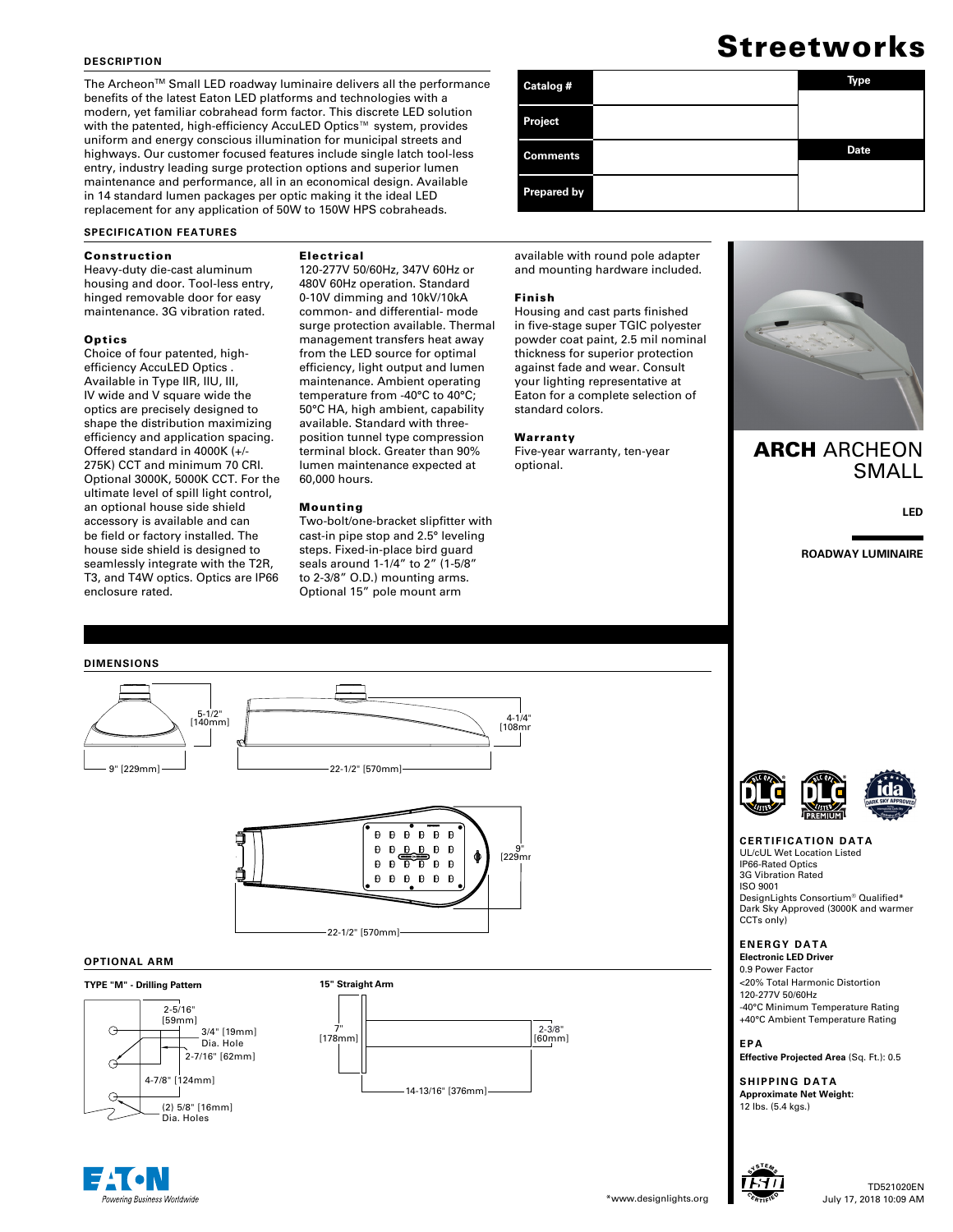## **POWER AND LUMENS (AF16 LIGHT ENGINE)**

|                          | Light Engine - AF16      | AF16-20       | AF16-30        | AF16-40         | AF16-50         | AF16-60         |
|--------------------------|--------------------------|---------------|----------------|-----------------|-----------------|-----------------|
| Power (Watts)            |                          | 24            | 32             | 42              | 53              | 63              |
| Wattage Label            |                          | 20            | 30             | 40              | 50              | 60              |
|                          | Input Current @ 120V (A) | 0.202         | 0.266          | 0.346           | 0.446           | 0.529           |
| Input Current @ 277V (A) |                          | 0.098         | 0.124<br>0.158 |                 | 0.210           | 0.241           |
|                          | Input Current @ 347V(A)  |               | 0.101<br>0.128 |                 | 0.159           | 0.187           |
| Input Current @ 480V (A) |                          | $\frac{1}{2}$ | 0.074          | 0.094           |                 | 0.145           |
| Optics                   |                          |               |                |                 |                 |                 |
|                          | 4000K/5000K Lumens       | 2,996         | 3.803          | 4.784           | 6.010           | 6,745           |
|                          | <b>Bug Rating</b>        | B1-U0-G1      | B1-U0-G1       | B1-U0-G1        | B1-U0-G1        | B1-U0-G2        |
| T <sub>2</sub> R         | 3000K Lumens             | 2,652         | 3,366          | 4,235           | 5,320           | 5,971           |
|                          | <b>Bug Rating</b>        | B1-U0-G1      | B1-U0-G1       | B1-U0-G1        | B1-U0-G1        | B1-U0-G1        |
|                          | 4000K/5000K Lumens       | 2,978         | 3,780          | 4,756           | 5,974           | 6,705           |
|                          | Bug Rating               | B1-U0-G1      | B1-U0-G1       | B1-U0-G1        | <b>B2-U0-G2</b> | <b>B2-U0-G2</b> |
| T2U                      | 3000K Lumens             | 2,636         | 3,346          | 4,210           | 5,288           | 5,935           |
|                          | <b>Bug Rating</b>        | B1-U0-G1      | B1-U0-G1       | B1-U0-G1        | <b>B2-U0-G2</b> | B2-U0-G2        |
|                          | 4000K/5000K Lumens       | 2,982         | 3,785          | 4,762           | 5,982           | 6,713           |
|                          | <b>Bug Rating</b>        | B1-U0-G1      | B1-U0-G1       | B1-U0-G1        | B1-U0-G2        | B1-U0-G2        |
| T3                       | 3000K Lumens             | 2,640         | 3,350          | 4,215           | 5,295           | 5,942           |
|                          | <b>Bug Rating</b>        | B1-U0-G1      | B1-U0-G1       | B1-U0-G1        | B1-U0-G2        | <b>B1-U0-G2</b> |
| T <sub>4</sub> W         | 4000K/5000K Lumens       | 2,972         | 3,773          | 4,746           | 5,962           | 6,691           |
|                          | <b>Bug Rating</b>        | B1-U0-G1      | B1-U0-G1       | <b>B1-U0-G2</b> | <b>B1-U0-G2</b> | <b>B1-U0-G2</b> |
|                          | 3000K Lumens             | 2.631         | 3.340          | 4,201           | 5.278           | 5.923           |
|                          | <b>Bug Rating</b>        | B1-U0-G1      | B1-U0-G2       | B1-U0-G2        | B1-U0-G2        | B1-U0-G2        |
| 5WQ                      | 4000K/5000K Lumens       | 3,037         | 3,855          | 4,850           | 6,092           | 6,837           |
|                          | <b>Bug Rating</b>        | B2-U0-G1      | B3-U0-G1       | B3-U0-G1        | B3-U0-G2        | B3-U0-G2        |
|                          | 3000K Lumens             | 2,688         | 3,412          | 4,293           | 5,393           | 6,052           |
|                          | <b>Bug Rating</b>        | B2-U0-G1      | B2-U0-G1       | B3-U0-G1        | B3-U0-G1        | B3-U0-G2        |

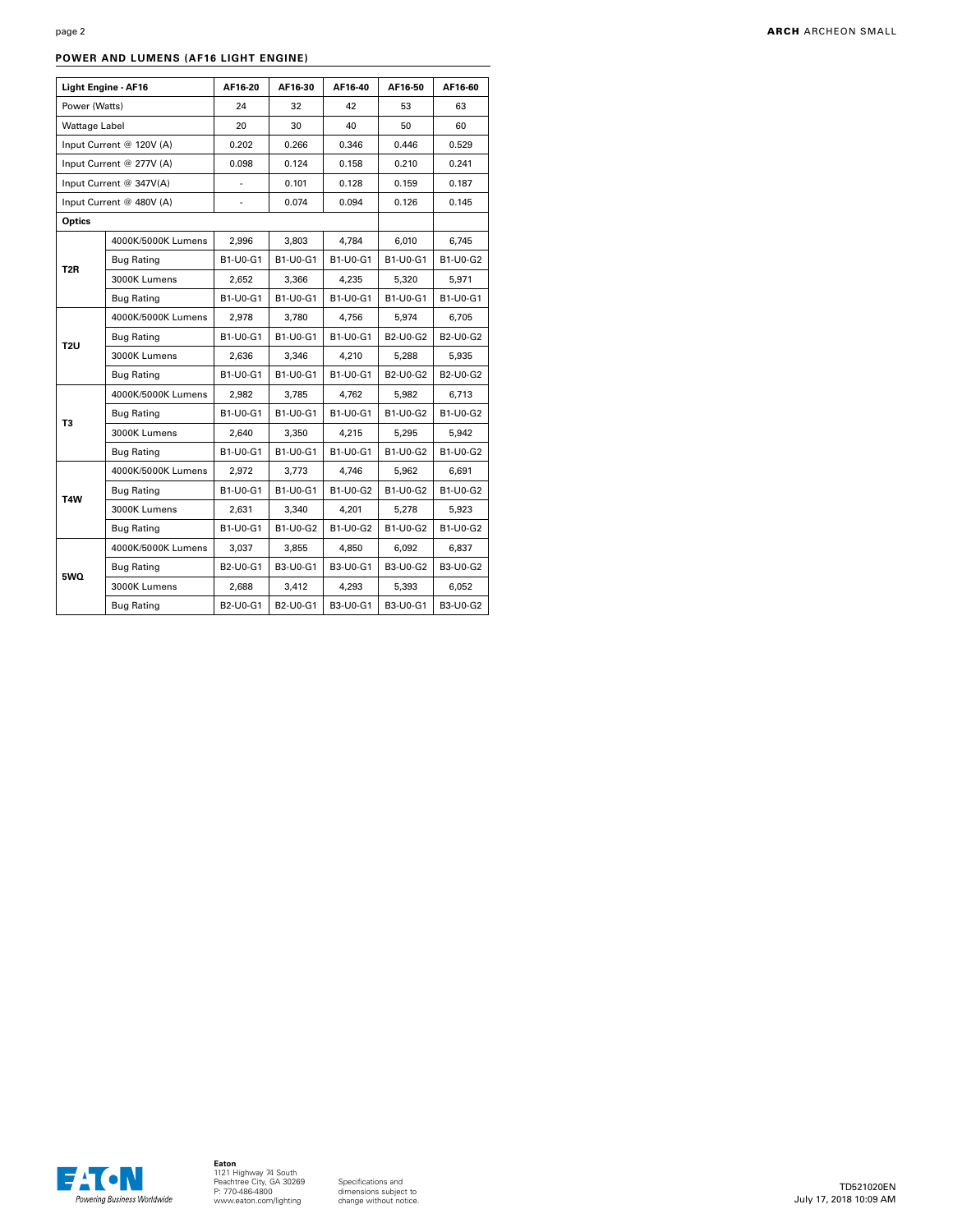## **POWER AND LUMENS (AF24 LIGHT ENGINE)**

| Light Engine - AF24 |                          | AF24-20        | AF24-30  | AF24-40  | AF24-50         | AF24-60         | AF24-70         | AF24-80  | AF24-90         | AF24-100 |
|---------------------|--------------------------|----------------|----------|----------|-----------------|-----------------|-----------------|----------|-----------------|----------|
| Power (Watts)       |                          | 21             | 31       | 40       | 54              | 64              | 74              | 83       | 94              | 96       |
| Wattage Label       |                          | 20             | 30       | 40       | 50              | 60              | 70              | 80       | 90              | 100      |
|                     | Input Current @ 120V (A) | 0.179          | 0.257    | 0.338    | 0.450           | 0.534           | 0.619           | 0.695    | 0.783           | 0.798    |
|                     | Input Current @ 277V (A) | $\blacksquare$ | 0.122    | 0.155    | 0.212           | 0.244           | 0.279           | 0.312    | 0.347           | 0.354    |
|                     | Input Current @ 347V(A)  | ÷.             | 0.100    | 0.125    | 0.161           | 0.187           | 0.217           | 0.244    | 0.275           | 0.280    |
|                     | Input Current @ 480V (A) | $\blacksquare$ | 0.073    | 0.094    | 0.127           | 0.145           | 0.165           | 0.184    | 0.205           | 0.209    |
| Optics              |                          |                |          |          |                 |                 |                 |          |                 |          |
|                     | 4000K/5000K Lumens       | 2,859          | 4,002    | 5,164    | 6,658           | 7.644           | 8,522           | 9,209    | 9,870           | 9,972    |
| T <sub>2</sub> R    | <b>Bug Rating</b>        | B1-U0-G1       | B1-U0-G1 | B1-U0-G1 | B1-U0-G2        | B1-U0-G2        | B1-U0-G2        | B1-U0-G2 | B1-U0-G2        | B1-U0-G2 |
|                     | 3000K Lumens             | 2,531          | 3,543    | 4,571    | 5,894           | 6,766           | 7,544           | 8,152    | 8,737           | 8,827    |
|                     | <b>Bug Rating</b>        | B1-U0-G1       | B1-U0-G1 | B1-U0-G1 | B1-U0-G1        | B1-U0-G2        | B1-U0-G2        | B1-U0-G2 | B1-U0-G2        | B1-U0-G2 |
|                     | 4000K/5000K Lumens       | 2,849          | 3,988    | 5,145    | 6,635           | 7,618           | 8,492           | 9,177    | 9,836           | 9,938    |
| T <sub>2U</sub>     | <b>Bug Rating</b>        | B1-U0-G1       | B1-U0-G1 | B2-U0-G2 | B2-U0-G2        | B2-U0-G2        | <b>B2-U0-G2</b> | B2-U0-G2 | <b>B2-U0-G2</b> | B2-U0-G2 |
|                     | 3000K Lumens             | 2.522          | 3,530    | 4,554    | 5,873           | 6,743           | 7,517           | 8,123    | 8,707           | 8,797    |
|                     | <b>Bug Rating</b>        | B1-U0-G1       | B1-U0-G1 | B1-U0-G1 | B2-U0-G2        | B2-U0-G2        | B2-U0-G2        | B2-U0-G2 | B2-U0-G2        | B2-U0-G2 |
|                     | 4000K/5000K Lumens       | 2.843          | 3.980    | 5.135    | 6.621           | 7.602           | 8,475           | 9,158    | 9,816           | 9,917    |
|                     | Bug Rating               | B1-U0-G1       | B1-U0-G1 | B1-U0-G2 | B1-U0-G2        | B1-U0-G2        | <b>B2-U0-G2</b> | B2-U0-G2 | B2-U0-G2        | B2-U0-G2 |
| T3                  | 3000K Lumens             | 2,517          | 3,523    | 4,546    | 5,861           | 6,729           | 7,502           | 8,107    | 8,689           | 8,779    |
|                     | Bug Rating               | B1-U0-G1       | B1-U0-G1 | B1-U0-G1 | B1-U0-G2        | B1-U0-G2        | B1-U0-G2        | B1-U0-G2 | B2-U0-G2        | B2-U0-G2 |
| T <sub>4</sub> W    | 4000K/5000K Lumens       | 2,825          | 3,955    | 5,102    | 6,580           | 7,554           | 8,421           | 9,100    | 9,754           | 9,855    |
|                     | Bug Rating               | B1-U0-G1       | B1-U0-G2 | B1-U0-G2 | B1-U0-G2        | B2-U0-G2        | B2-U0-G3        | B2-U0-G3 | B2-U0-G3        | B2-U0-G3 |
|                     | 3000K Lumens             | 2,501          | 3,501    | 4,516    | 5,825           | 6,687           | 7,454           | 8,055    | 8,634           | 8,724    |
|                     | Bug Rating               | B1-U0-G1       | B1-U0-G1 | B1-U0-G2 | B1-U0-G2        | B1-U0-G2        | B2-U0-G2        | B2-U0-G2 | B2-U0-G3        | B2-U0-G3 |
| 5WQ                 | 4000K/5000K Lumens       | 2,905          | 4.067    | 5,247    | 6.766           | 7,768           | 8,660           | 9,358    | 10.030          | 10,134   |
|                     | Bug Rating               | B2-U0-G1       | B3-U0-G1 | B3-U0-G1 | B3-U0-G2        | <b>B3-U0-G2</b> | B3-U0-G2        | B3-U0-G2 | B4-U0-G2        | B4-U0-G2 |
|                     | 3000K Lumens             | 2,572          | 3,600    | 4,645    | 5,989           | 6,876           | 7,666           | 8,284    | 8,879           | 8,971    |
|                     | <b>Bug Rating</b>        | B2-U0-G1       | B3-U0-G1 | B3-U0-G1 | <b>B3-U0-G2</b> | B3-U0-G2        | B4-U0-G2        | B4-U0-G2 | B4-U0-G2        | B4-U0-G2 |

## **LUMEN MAINTENANCE**

| <b>Light Engine</b>                        | Ambient<br>Temperature | TM-21<br><b>Lumen Maintenance</b><br>(60,000 Hours) | <b>Theoretical L70</b><br>(Hours) |  |
|--------------------------------------------|------------------------|-----------------------------------------------------|-----------------------------------|--|
| AF16-20 to AF16-50<br>& AF24-20 to AF24-80 | Up to $50^{\circ}$ C   | >95%                                                | 416,000                           |  |
| AF16-60 & AF24-90<br>& AF24-100            | Up to $40^{\circ}$ C   | $>90\%$                                             | 205,000                           |  |

## **LUMEN MULTIPLIER**

| Ambient<br>Temperature | Lumen<br><b>Multiplier</b> |
|------------------------|----------------------------|
| 0°C                    | 1.02                       |
| $10^{\circ}$ C         | 1.01                       |
| $25^{\circ}$ C         | 1.00                       |
| 40°C                   | 0.99                       |
| $50^{\circ}$ C         | 0.97                       |